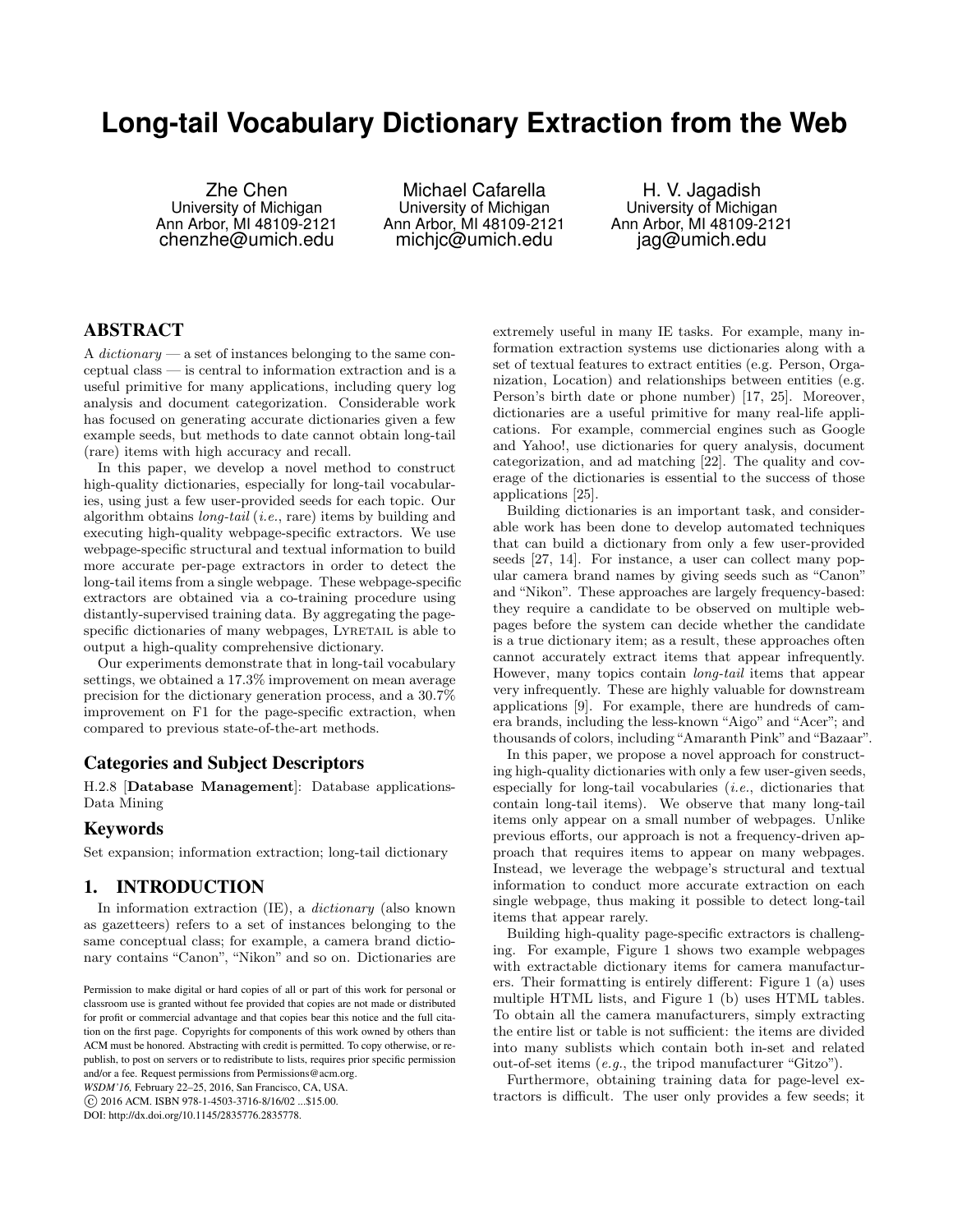

(a) From valuebasket.com

| Manufacturer | Camera model      | ltable><br>$<$ tr $>$                                  |                            |
|--------------|-------------------|--------------------------------------------------------|----------------------------|
| Acer         | A100              | <td><br/>b&gt;Manufacturer</td>                        | <br>b>Manufacturer         |
| i Acer       | E310              | <td><b><b>Camera model</b></b></td>                    | <b><b>Camera model</b></b> |
| i Acer       | <b>S200</b>       | <td>Acer</td><br>$<$ td $>$ A100 $<$ td $>$ $<$ tr $>$ | Acer                       |
| Apple        | iPad              | $<$ tr $>$<br><td>Apple</td>                           | Apple                      |
| Apple        | iPad <sub>2</sub> | <td>iPad</td>                                          | iPad                       |

(b) From forensic.belkasoft.com



is not practical to ask a user for labeled examples for each page. We can use distant supervision techniques to build per-page training examples [30]. Positive examples are often easy to obtain: we can employ an existing set expansion technique to obtain an initial dictionary to serve as positive training examples. But, obtaining negative training data is especially difficult in our application. One simple way is to select candidates that are on the webpage but not present in the initial dictionary. However, because the initial dictionary is likely not complete, the randomly selected entity could be a true dictionary entity that has simply not yet been extracted. Finding candidates that are in an off-topic existing knowledge base (KB) to produce negative training examples [32] is also not applicable, because it is hard to find an entry for a great number of the entities on the webpages due to the poor coverage of these existing KBs [11].

Finally, sequence information is essential for a high-quality page-specific extractor. For example in Figure 1, camera manufacturers (e.g. "Canon", "Leica") and out-of-set items (e.g."Gitzo", "Manfrotto") are sequentially correlated. However, training an extractor with sequential features is challenging: it is impractical to ask humans for fully labeled sequential training examples, and partially labeled sequence data is not sufficient to train an accurate sequential model.

To tackle these challenges, we develop an extraction system LYRETAIL. Using only a few user-given seeds, LYREtail builds a unique extraction model that produces a highquality page-specific dictionary (PSD) for each input webpage automatically. By aggregating the PSDs of many webpages retrieved from the web, LYRETAIL can compute a highquality comprehensive dictionary (CD) as the result.

Our contribution mainly lies in two parts: First, Lyretail generates training data for building high-quality pagespecific extractors automatically: a form of distant supervision. In particular, it uses the co-occurrence information from our large-scale crawled web lists dataset to obtain negative examples; our key insight is that negative examples often co-occur with entities that do not belong to the initial dictionary. For example, "Gitzo" is a negative example, as none of its cooccurrence partners (e.g., "Manfrotto") belong to the initial dictionary generated by a few camera band seed examples. Second, we propose a co-training framework that can incorporate sequential features to jointly infer a high-quality dictionary on each single webpage. We leverage the output from the extractor built on web lists to train a semi-supervised conditional random field (CRF) as the resulting page-specific extractor. As a result, we are able to build high-quality page-specific extractors on each webpage; these are often able to distinguish infrequently-observed true extractions from incorrect ones. These results are then aggregated into high-quality long-tail dictionaries.

There is an additional problem we face when exploiting page-specific extraction: the intended target page-specific dictionary (PSD) is sometimes ambiguous given only a few seeds. For example, if a user provides examples of "Atlanta Braves", she could have intended a dictionary of Major League Baseball (MLB) teams or a dictionary of all U.S. sports teams. Fortunately, we can address this problem by building training data at different granularities, each of which yields a different PSD. For example, when we include "Brooklyn Nets" as a negative example, we would build a page extractor for the MLB teams; otherwise we would extract all the U.S. sports teams. This method is a convenient side effect of our architecture.

Contributions and Outline  $-$  In this paper, we study the problem of building a high-quality dictionary extraction system, especially in long-tail vocabulary settings. Our contributions include:

- LYRETAIL's software architecture, which builds and applies many page-specific extractors to obtain high precision and recall on long-tail items (Section 2).
- A framework and algorithms for distant supervision and training of the page-specific extractors. Our framework allows us to build a customized joint-inference extractor for each of many hundreds of pages, while requiring just three explicit seeds from the user (Section 3 and 4). By combining the outputs of multiple page-specific extractors, we can produce high-precision and high-recall dictionaries. (Section 5).
- A comprehensive evaluation, which shows that in longtail vocabulary settings, LYRETAIL has obtained 17.3% improvement on mean averaged precision for the dictionary generation process and 30.7% improvement on F1 for the page-specific extraction, comparing to the state-of-the-art methods (Section 6).

We also cover related work in Section 7, and finally conclude with Section 8.

# 2. SYSTEM OVERVIEW

In this section, we present the system framework of Lyretail, as shown in Figure 2. Overall, Lyretail supports the dictionary generation process: it takes in seeds and generates a high-quality comprehensive dictionary (CD) as the output. LYRETAIL consists of three stages, as follows:

1. Webpages Fetcher  $-$  First, the seeds are used to  $fetch$ webpages. To find webpages that are useful for the pagespecific extraction tasks, we use an existing search engine to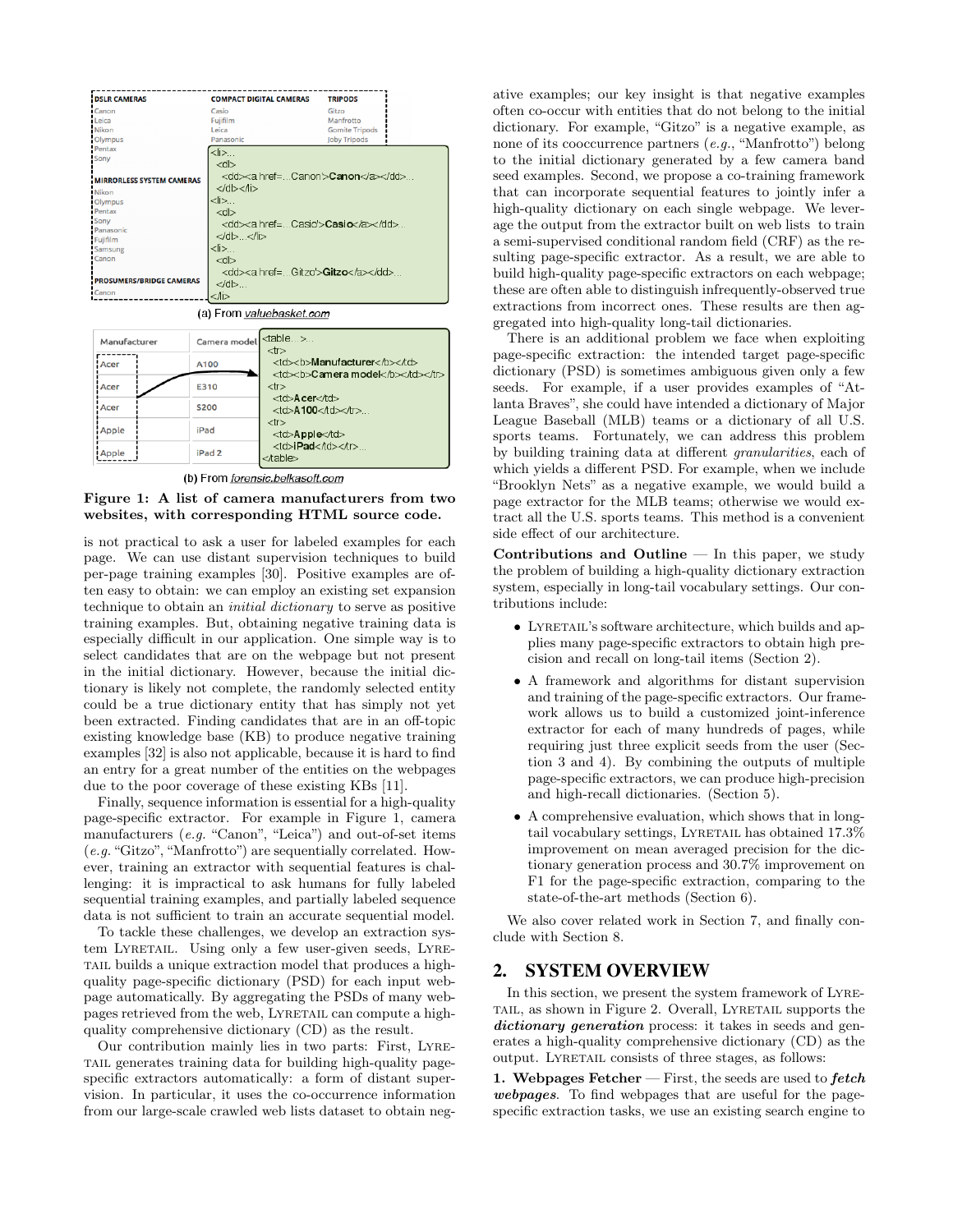

Figure 2: The framework of LYRETAIL.

retrieve the top-k webpages to serve as the input webpages. We simply concatenate all the seeds as the search query. For example, if the seeds are {canon, nikon}, we formulate the disjunctive search query as "canon nikon". We discuss the input webpages in detail in Section 2.1.

2. Page-specific Extractor — Second, the page-specific extractor attempts to build a high-quality extractor model for each single input webpage. LYRETAIL constructs a set of resources for the PSD automatically: training examples and webpage-parameterized features. In particular, the training examples (both positive and negative examples) are generated from an initial dictionary produced using an existing set expansion method SEAL [27]. By generating different sets of training examples, we can subtly change the page-specific extractor to produce PSDs at different "granularities". We discuss this idea further in Section 4.2.

3. Dictionary Aggregator — After obtaining a PSD on each single webpage, the dictionary aggregator merges the PSDs from many webpages and produces the unified highquality comprehensive dictionary (CD) as the output.

We experimented with making LYRETAIL an iterative process, like other past extraction systems [1, 4, 28]: the CD of each round of execution can be used as a newer initial dictionary for the next round. In practice, we do not run LYRETAIL iteratively, as the performance improvement after the 1st round is not significant (as we discuss in Section 6.4).

#### 2.1 Data Sources for Page-specific Extractor

The page-specific extractor uses two data sources: the input webpages provide the dictionary entity candidates for extraction, and the web lists are used to generate distantlysupervised training data.

**Input Webpage**  $-$  An input webpage is our raw source for target dictionary entities. Thus, we construct a unique page-specific extractor for each input webpages, in order to detect the true dictionary items as the PSD.

The webpages are generated by a search engine from the user-given seeds and have a variety of formatting styles, as shown in Figure 1. Because in this work we do not focus on text segmentation, our crawler uses a handful of rules to retain only "structure-segmented" pages, in which the candidate entities are already segmented by the HTML structure. We treat each leaf HTML element in a webpage as a candidate for the PSD.

LYRETAIL is currently designed to handle a particular kind of stylized text: those with recurrent patterns. In Figure 1, "Canon" and "Gitzo" are in a recurrent pattern (though only "Canon" is a correct camera brand extraction). We use the positive examples to find all the dictionary entities on a webpage. For each such entity, we define its xpath pattern to be the list of tags of all the nodes along a path to the root in the HTML DOM tree. Since the initial dictionary is often a high-precision but small dictionary, we assume a xpath pattern is a recurrent pattern if it contains at least one dictionary entity found by the initial dictionary. Thus, we identify all the recurrent-pattern entities  $\mathbf{x} = \{x_1, ..., x_n\}$  on the webpage and use these as candidates for extraction by the page-specific extractor. There may be more than one recurrent pattern on a webpage.

Web Lists — To generate resources for the page-specific extractor, we use data from a large number of web-crawled HTML lists. We obtained HTML lists from the ClueWeb09 crawl<sup>1</sup>, using the regular expression " $\langle ul(*?)\rangle\langle ul,*]$ ", where each  $\langle li \rangle$  item represents a list item. The web lists data can be very noisy. There are many non-entity elements (such as hyperlinks) in lists. Thus, we used the following heuristics to filter the noisy lists: we only keep lists with more than four items; we remove an item if its string length is above a predefined threshold or it contains more than five tokens. We also de-duplicate the crawled lists by their Internet domains: if a list appears in one domain many times, we only count it once. In the end, we obtained 83 million web HTML lists, then used a 9 million sample of this dataset (due to efficiency issues) as our web lists dataset.

# 3. PAGE-SPECIFIC EXTRACTION

In this section, we introduce LYRETAIL's page-specific extractor. We formulate the page-specific extraction problem as a classification task. Let  $s = \{s_1, ..., s_m\}$  be the set of  $m$  seeds, and  $x$  be the candidates for the PSD on this input webpage. Each entity  $x \in \mathbf{x}$  takes a label  $l(x) \in \{\text{true}, \text{false}\},$ representing whether  $x$  is a *true* dictionary entity or not. Therefore, the page-specific extractor's task is to assign a label to each  $x \in \mathbf{x}$  such that  $\{x|l(x) = \mathsf{true}\}\)$  represents the extracted PSD.

Now we introduce our two distinct feature sets and distantlysupervised training examples to construct the page-specific extraction model.

## 3.1 Two Distinct Sets of Features

We are able to derive two distinct sets of features: web list features from the web lists dataset, and webpage-parameterized features from the target extraction webpage.

#### *3.1.1 Web List Features*

We are able to define a set of features on the web lists dataset, as some of the lists are more likely to contain positive or negative instances. We formally define the web list features as  $f_d = \{f_{d_i}(x)\}\$ , where each  $f_{d_i}(x) \in f_d$  is a boolean function represents whether an entity  $x$  belongs to a unique list  $L_i$  from the web lists dataset. The raw number of the web list features could be large, but we remove any feature that assigns the same value to all entities, then employ feature selection methods [13] to pick the top-k features.

#### *3.1.2 Webpage-parameterized Features*

For each webpage, we synthesize a large number of webpageparameterized features without direct human knowledge of the page. These features are not written by hand and do not embody direct human knowledge of each webpage. However, they are also not the same as traditional "domainindependent" features which are fixed for a large set of webpages. Instead, the feature set differs from webpage to web-

 $^{\rm 1}$ http://lemurproject.org/clueweb09.php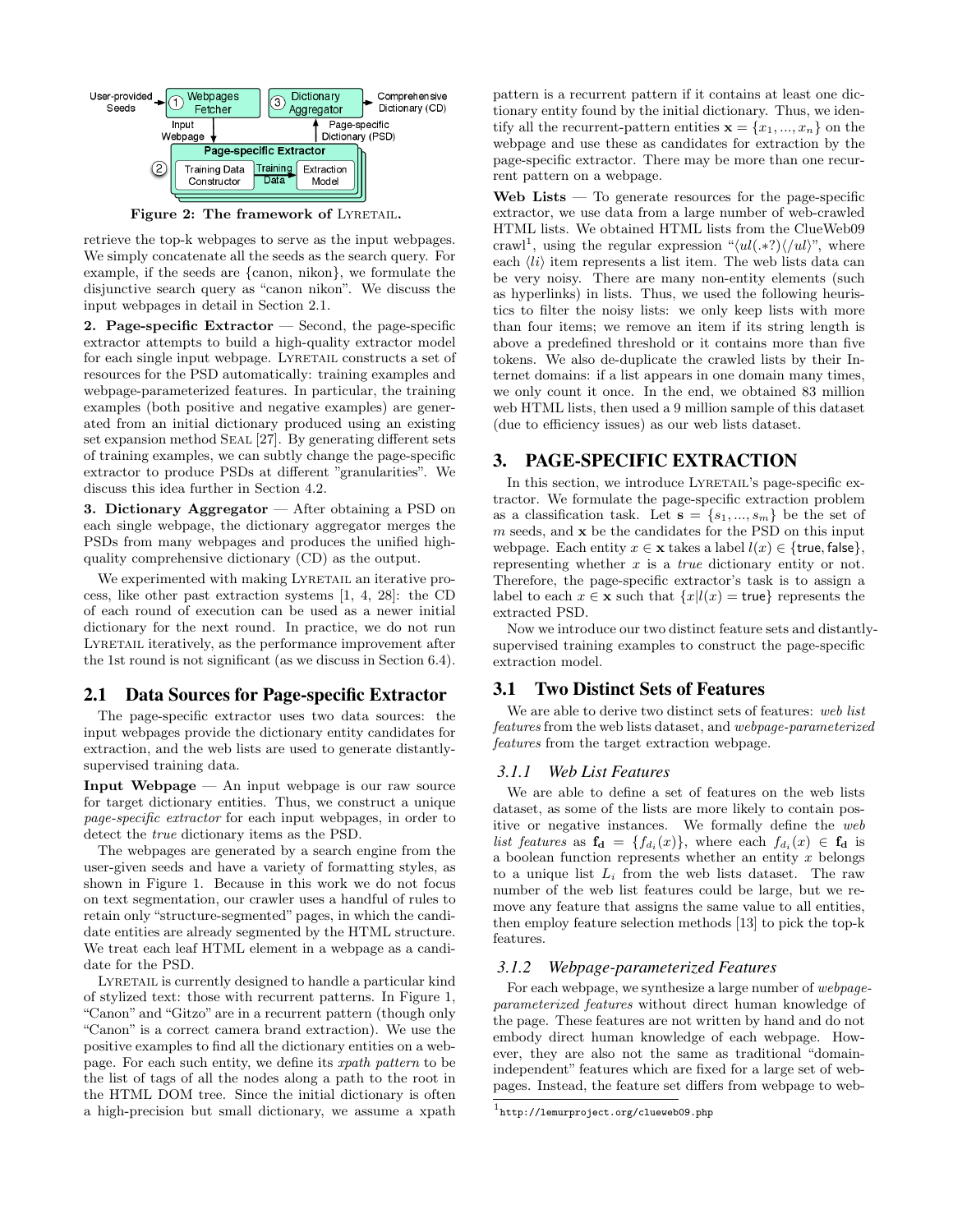| No.             | Features                          |
|-----------------|-----------------------------------|
| $\overline{1}$  | Current element's HTML tag        |
| $\overline{2}$  | Current element's HTML attributes |
| 3               | Previous item's HTML tag          |
| $\overline{4}$  | Previous item's HTML attributes   |
| $\overline{5}$  | Next item's HTML tag              |
| $6\overline{6}$ | Next item's HTML attributes       |
| $\overline{7}$  | Parent item's HTML tag            |
| 8               | Parent item's HTML attributes     |
| 9               | Preceding word                    |
| 10              | Following word                    |

Table 1: The HTML structural property features.

page. These webpage-parameterized features are feasible because we are able to generate webpage-specific training data.

We parse the HTML code and construct two families of features for each dictionary candidate  $x$  on a webpage, entity features and sequential dependency, as follows:

**Entity Features** — The *entity features* describe the properties associated with each entity  $x$ , and they contain three categories of properties. The first category describes entities' HTML structural properties, as shown in Table 1. They operate on each entity  $x \in \mathbf{x}$ . Each feature serves as a boolean function, representing whether the entity has this property. For example, "Canon" in Figure 1 generates the structural property features, including whether the current element's tag is " $\langle a \rangle$ " (Feature 1).

The xpath properties are boolean functions for each entity  $x \in \mathbf{x}$  based on its xpath. The xpath for each entity consists of a set of HTML elements along the path to the root in the HTML DOM tree. For each xpath, we use all the xpath elements with tag information to generate the xpath property feature space. For example, the xpath "/html/table[2]" (i.e., the second "table" HTML element under "html") has the *elements* "html" and "table[2]", where "table" is the tag of the element "table[2]". The xpath "/html/table[2]" generates xpath features, including whether "table[2]" is the depth-2 xpath element, and whether "table"is the depth-2 xpath tag.

Finally, we created three textual properties: whether the current element contains letters; whether the current element contains numbers; and whether the current element contains punctuations.

In the end, we merge all the features mentioned above but remove a feature if it assigns the same value to all the entities, yielding the entity features  $f_k = \{f_k(x, l)\}\$ . The resulting number of the webpage-parameterized features is often small, and we give more details in Section 6.2.

Sequential Dependency  $-$  The sequential dependency characterizes the sequential pattern of adjacent entities. If we consider all the elements as a sequence according to its appearance in textual order, labels for adjacent elements may follow transition patterns. This observation can be incorporated as linear-chain pairwise transition features  $\mathbf{f}'_{\mathbf{k}}=$  $\{f'_k(x_i, l_i, x_{i+1}, l_{i+1})\}.$ 

# 3.2 Training Data Construction

Training data is a critical need for our page-specific extractor. Direct human supervision is too expensive, so we use a distant supervision based method to generate training data. Figure 3 shows the training examples of the webpage entities and the desired output. Now we discuss how to generate the positive and negative training data.

As mentioned earlier, our training examples are generated using the low-precision, high-recall web lists data presented

| <b>Webpage Entities</b> | <b>Training Example</b> | <b>Desired Output</b> |  |
|-------------------------|-------------------------|-----------------------|--|
| Canon                   | True                    | True                  |  |
| Leica                   | Unknown                 | True                  |  |
| Nikon                   | True                    | True                  |  |
| Olympus                 | True                    | True                  |  |
| Pentax                  | Unknown                 | True                  |  |
| Gitzo                   | False<br>False          |                       |  |
| Manfrotto               | Unknown                 | False                 |  |

Figure 3: An example of the training data and the desired output for a part of entities in Figure 1 (a).

in Section 2.1. The web lists data is of a large scale and contains a broader range of entities than existing knowledge bases  $(e.g.,\text{Freebase})$ . The key insight (observed in [14]) is that in web lists, entities belonging to the same set tend to co-occur frequently, and entities that are not members of the same set are less likely to co-occur.

**Positive Examples** — *Positive examples* are derived from both a low-recall but high-precision initial dictionary d and the web lists data.

First, for each entity  $x \in \mathbf{x}$ , we test whether x is contained in **d**. If  $x \in \mathbf{d}$ , then x is a positive instance; otherwise it is not. We generate the initial dictionary d using an existing set expansion technique  $(e.g., \text{SEAL} [27])$ . For example, given seeds "Canon" and "Nikon", we can use SEAL to produce a ranked list of popular camera brand names as d.

In addition, if an entity co-occurs often with the entities in the initial dictionary d, it should also be a positive instance. We use the initial dictionary similarity (IDSim) to characterize the similarity between an entity  $x$  and the initial dictionary d as follows:

$$
IDSim(x, \mathbf{d}) = \frac{1}{|\mathbf{d}|} \sum_{e \in \mathbf{d}} Sim(x, e)
$$
 (1)

where  $Sim(x, e) = \frac{|LS_i \cap LS_j|}{|LS_i \cup LS_j|}$ ,  $(LS_i$  and  $LS_j$  represent the set of lists that contain the entity  $e_i$  and  $e_j$ , respectively). It represents how frequently two entities co-occur in one list [14]. If  $IDSim(x, d) \geq \lambda_p$ , we know that the entity x is relatively likely to co-occur with entities in  $\bf{d}$  and x is a positive instance; otherwise it is not.

In summary, for each  $x \in \mathbf{x}$ , if  $x \in \mathbf{d}$  or  $IDSim(x, \mathbf{d}) \ge$  $\lambda_p$ , x is a positive instance; otherwise it is not. In practice we chose  $\lambda_p = 0.01$ .

Negative Examples — Negative examples are essential in constructing an effective extraction model, but finding them automatically in our application is not straightforward. The key insight is that if an entity strongly co-occurs only with entities excluded by the initial dictionary, we have some evidence this entity is a negative example. For example, in Figure 1, we might observe that "Gitzo" often co-occurs with "Manfrotto" and so on but rarely with an entity in the initial dictionary; thus, we believe "Gitzo" is a negative example.

We choose the negative training example based on the following two properties. First we use the initial dictionary similarity (IDSim) to determine if the testing entity  $x$  is relatively unlikely to co-occur with entities in the initial dictionary **d**: if  $IDSim(x, \mathbf{d}) \leq \lambda_d$  (where  $\lambda_d$  is a predefined threshold), we know that the co-occurrence between  $x$  and the entities in d is unlikely.

Second, we ensure an entity must have a certain level of popularity in the web lists, to ensure we have enough evi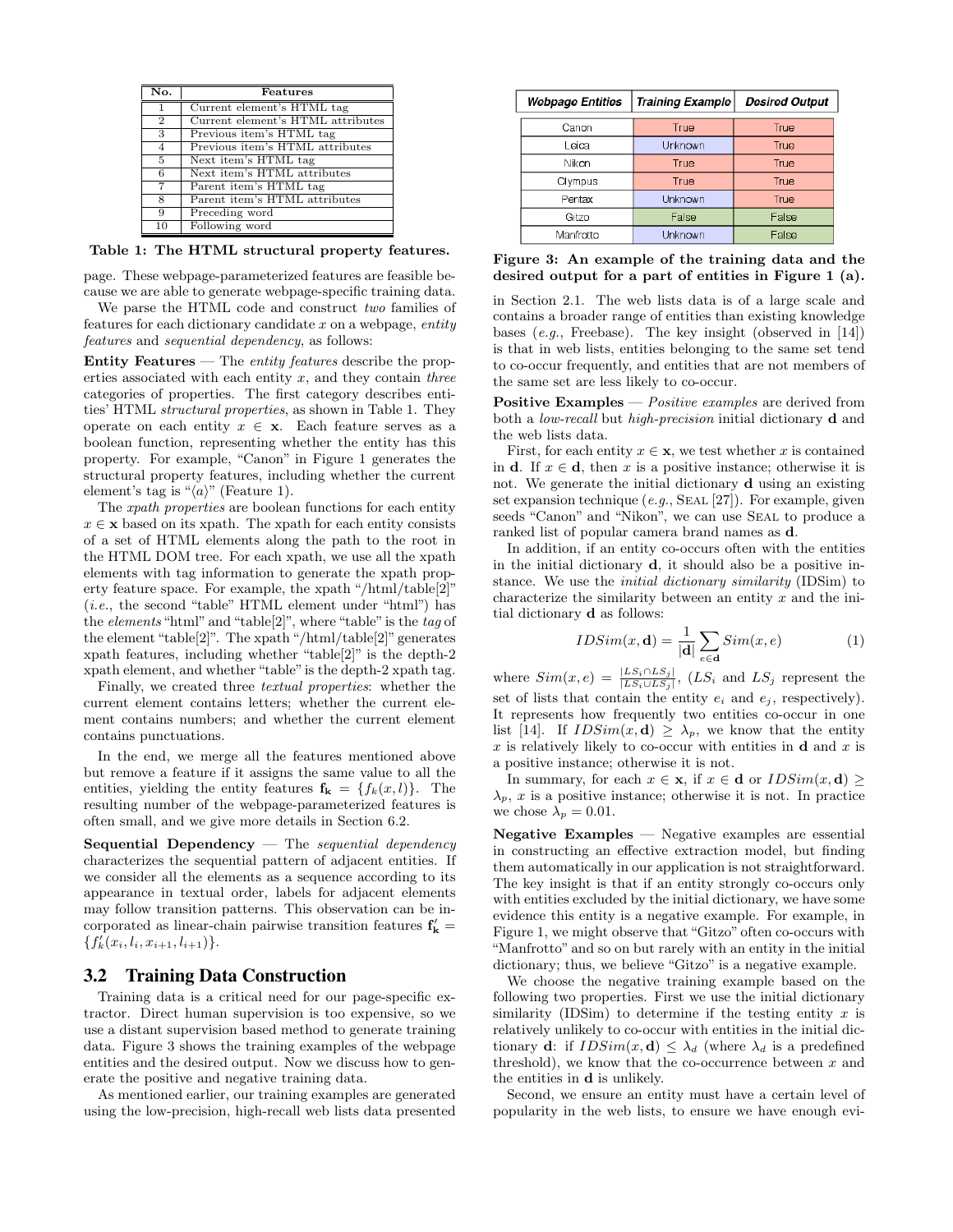dence to label it as negative. We define an entity x's popularity using its frequency,  $freq(x)$ . Thus, if  $freq(x) \geq \lambda_f$ , where  $\lambda_f$  is a pre-defined threshold, we assume x is popular; otherwise, it is not.

In summary, we assume an entity  $x \in \mathbf{x}$  is a negative example if  $IDSim(x, d) \leq \lambda_d$  and  $freq(x) \geq \lambda_f$ , where  $\lambda_f$  and  $\lambda_d$  are two predefined thresholds.<sup>2</sup> We also call  $\lambda_d$  the negative example threshold. In practice, we set  $\lambda_f = 50$  but vary the value of  $\lambda_d$  to produce negative training examples at different granularities. The resulting negative training sets can further be used to produce page-specific dictionaries at different granularities. We discuss this dictionary granularity problem in Section 4.2.

# 4. IMPLEMENTING PAGE-SPECIFIC EX-TRACTORS

A conventional way to construct the page-specific extractor is to simply combine the two sets of features mentioned in Section 3.1 and build a single classifier that labels candidate dictionary items as "in-dictionary" or not. However, in our setting the two feature sets are derived from two distinct data sources, one from the web lists data and one from the input webpage; in similar situations, past researchers have had success with *co-training methods*. These methods train multiple distinct classifiers to maximize their mutual agreement in order to improve learning performance [31]. We pursue a similar strategy (and show in Section 6 that we can thereby beat the conventional approach).

Thus, we develop two distinct classifiers defined on two distinct sets of features: the *list extractor*  $E_{list}$  defined on the web lists features and the *webpage extractor*  $E_{page}$ defined on the webpage-parameterized features.

The *list extractor*  $E_{list}$  is a non-page-specific classifier. Let  $\mathbf{x} = \{x\}$  be the set of candidates for the PSD on the input webpage. Let  $I = \{l(x)\}\$ be the corresponding labels for each  $x \in \mathbf{x}$ , where each  $l(x) \in \{$ true, false} represents whether the entity  $x$  is a *true* dictionary entity or not. The probability distribution of the classifier  $E_{list}$  is defined as:

$$
P_{list}(\mathbf{l} \mid \mathbf{x}) = \frac{1}{Z} \exp \left( \sum_{x} \mathbf{w_d} \mathbf{f_d} \right)
$$

where  $f_d$  are the web list features mentioned in Section 3.1.1,  $w_d$  are associated weights, and  $Z$  is a normalization factor.

Similarly, the **webpage extractor**  $E_{page}$  is page-specific and uses a conditional random field defined on the PSD candidates x. The joint distribution of the classifier  $E_{page}$  is:

$$
P_{page}(\mathbf{l} \mid \mathbf{x}) = \frac{1}{Z'} \exp \left( \sum_{x} (\mathbf{w_k} \mathbf{f_k} + \mathbf{w_{k'}} \mathbf{f_{k'}}) \right)
$$

where  $f_k$  and  $f_{k'}$  are the webpage-parameterized features mentioned in Section 3.1.2,  $\mathbf{w}_k$  and  $\mathbf{w}_{k'}$  are associated weights, and  $Z'$  is a normalization factor.

## 4.1 Combining Two Extractors

To combine the two classifiers is not straightforward. The list extractor may fail to distinguish items that are lacking information in the web lists: while the web lists is of a large scale, for some extremely rare entities, it is possible that we find no information in the web lists. On the other hand, the webpage extractor is able to produce expressive features

#### Algorithm 1 Co-training Algorithm

1: Train  $E_{list}$  on  $D$ 

2:  $mscore = mean\_accuracy(E_{list}(\mathbf{x_0}), \mathbf{y_0})$ 

3:  $P_{default} = \{p(x = l | x \in \mathbf{x_0}) = p_l^l (1 - p_l)^{1 - l}\}\$ 

4:  $P_{list} = (mscore > \theta_a)?E_{list}(\mathbf{x});$   $P_{default}$ 5: Train  $E_{page}$  by optimizing Equation ??

for all testing dictionary candidates, but it requires further information: we are not able to train an accurate CRF with only partial labels of the sequence data.

Thus, we propose a co-training method that trains the two classifiers so as to encourage consensus decisions. As shown in Algorithm 1, we utilize the list extractor to construct an accurate webpage extractor. Let  $E_{list}$  be the list extractor, and  $E_{page}$  be the webpage extractor. Let  $D = {\mathbf{x_0}, \mathbf{l_0}}$  be the automatically generated training data as discussed in Section 3.2. We first train the *list extractor*  $E_{list}$  using the training data D, and measure  $E_{list}$ 's mean accuracy of prediction on  $x_0$  with respect to  $l_0$ . If the accuracy score is fairly accurate and above a predefined threshold  $\theta_a$ , we obtain  $E_{list}$ 's predicted probability distribution on  $x_0$  as the prior distribution  $P_{list}$ ; otherwise we use the default prior distribution  $P_{default}$ <sup>3</sup>

To estimate the parameters for the *webpage extractor*  $E_{page}$ , we utilize a semi-supervised conditional random field framework [20] that ensures  $E_{page}$  produces a similar probability distribution to  $E_{list}$ . We estimate the unknown parameters  $\mathbf{w} = \{w_k, w'_k\}$  by maximizing the likelihood of the objective function  $P_{page}(l | \mathbf{x})$ , based on the training data  $D' = {\mathbf{x}, E_{list}(\mathbf{x})}.$  The goal is to maximize the regularized log likelihood, as follows:

$$
\max_{\mathbf{w}} \sum_{x} \mathbf{w}_{\mathbf{k}} \mathbf{f}_{\mathbf{k}} + \sum_{x} \mathbf{w}'_{\mathbf{k}} \mathbf{f}'_{\mathbf{k}} - logZ(\mathbf{w}_{\mathbf{k}, \mathbf{k}'})
$$

$$
-\lambda D(P_k || P_{list}) - \frac{\sum_{k} w^2}{2\sigma^2} \tag{2}
$$

where  $\frac{\sum_k w_k^2}{2\sigma^2}$  is a common choice of regularization to avoid overfitting, based on the Euclidean norm of **w** and on a regularization parameter  $\frac{1}{2\sigma^2}$ .

After obtaining the values for  $\mathbf{w} = {\mathbf{w}_k, \mathbf{w}'_k}$ , we infer the most likely assignment for each variable  $x \in \mathbf{x}$  by employing a dynamic programming algorithm (i.e., Viterbi) [19, 20].

# 4.2 Webpage Dictionary Granularity

With just a few user-given seeds, the extraction target may be ambiguous. For example, given seeds "Atlanta Braves" and "Chicago Cubs", it is not clear what is the ideal PSD: the user may intend to get all the MLB teams or all of the U.S. sports teams. It worth noting that the granularity issue only applies to certain categories; not all the dictionary categories have the ambiguous granularity. For example, the seeds "Amaranth Pink" and "Red" can be used to indicate a dictionary of color in a straightforward way.

We can address this PSD ambiguity problem by manipulating the negative example threshold  $\lambda_d$ . Consider the seeds "Atlanta Braves" and "Chicago Cubs" in relation to entities "Brooklyn Nets" and "Football". If a user intends to extract MLB teams, both "Brooklyn Nets" and "Football" should be negative examples; if a user intends to extract all U.S. sports teams, "Football" should be a negative ex-

 $^2\mathrm{We}$  also used heuristics to filter out "obviously bad" candidates as negative examples. E.g., we remove items that were extremely long in either character length or token length.

<sup>6:</sup> Return  $E_{page}(\mathbf{x})$ 

<sup>&</sup>lt;sup>3</sup>In practice we simply set  $\theta_a = 0.8$ ,  $p_l = 0.95$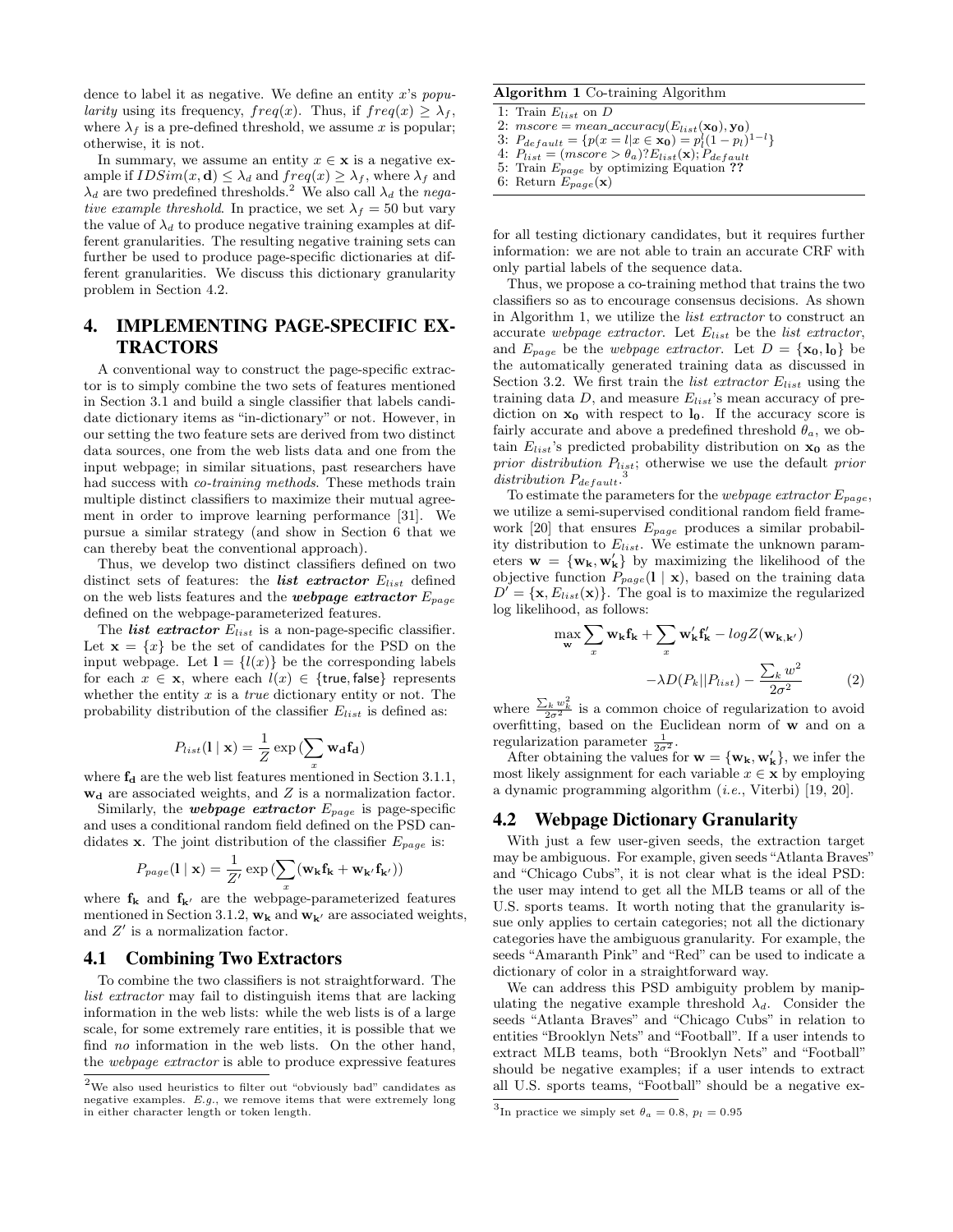Algorithm 2 PSDGranularities

| a set of negative example thresholds $\{\lambda_d\}$ , a webpage<br>Input:    |
|-------------------------------------------------------------------------------|
| wp                                                                            |
| <b>Output:</b> PSDs of granularities $G$                                      |
| 1: $G = \vert \vert$                                                          |
| 2: for each $\lambda_d$ in $\{\lambda_d\}$ do                                 |
| 3:<br>Get positive training data $\{x_{pos}\}\$                               |
| 4:<br>Get negative training data $\{x_{neq}\}\$ using $\lambda_d$             |
| 5:<br>Train page-specific extractor E using $\{x_{pos}\}\$ and $\{x_{neg}\}\$ |
| 6:<br>Apply E on webpage $wp$ and extract a PSD q.                            |
| 7:<br>$G \leftarrow G \cup q$                                                 |
| 8: end for                                                                    |

ample while "Brooklyn Nets" should not be. If "Brooklyn Nets" has a higher IDSim than "Football", we are able to construct different training sets by varying  $\lambda_d$ . By using a tighter threshold we can obtain a training set that is tailored for just MLB teams; by using a looser threshold we can obtain a training set that admits all the sports teams on the page. We demonstrate the PSD granularities with two examples in Section 6.2.

#### 5. DICTIONARY AGGREGATOR

In this section, we present the algorithm of LYRETAIL's dictionary aggregator. The dictionary aggregator merges PSDs from a set of input webpages and produces a highquality CD as the output. Similar to Seal, we employ the lazy walk process technique [27] to merge PSDs. The goal of this method is to formulate a quality score for each unique entity in PSDs, and the score represents the similarity between the entity and items in the initial dictionary.

The lazy walk process technique is defined on a random walk graph. To construct the random walk graph, we create a node for each webpage and a node for each unique entity in PSDs. An edge exists between a webpage node and an entity node if the entity appears on the webpage.

Our transition process is similar to Seal [27]. To transit from a source node  $x$ , one randomly picks an adjacent node y with a uniform distribution proportional to the degree of node x. More specifically,  $p(y|x) = \frac{1}{degree\ of\ x}$ . At each step, there is also some probability  $\alpha$  of staying at x. Putting everything together, the probability of reaching any node z from x is computed recursively as follows:  $P(z|x) = \alpha I(x =$  $(z) + (1 - \alpha) \sum_{y} P(y|x)P(z|y)$ , where  $I(x = z)$  is a binary function that returns 1 if node  $x$  and node  $z$  are the same, 0 otherwise. We used Seal's setting for this lazy walk process  $(e.g., choosing \alpha = 0.5)$ , except for the starting source nodes.

To capture the similarity of an entity to items in the initial dictionary d, we define the starting source nodes as a probability distribution  $p_0$  over a set of entity nodes  $n_s$  in the graph s.t. for each  $n \in \mathbf{n}_s$ ,  $n \in \mathbf{d}$ . Recall that **d** is a ranked list and its top  $m$  entities are the seeds. It is intuitive that an entity ranked higher in d should have a higher probability in  $p_0$  than one ranked lower. We use a powerlaw distribution to characterize this property. Let  $\beta$  be the decay ratio and  $0 < \beta < 1$  (in practice we chose  $\beta = 0.9$ ). Let  $\sigma$  is a normalization factor to ensure the sum of  $p_0$  to be 1. The initial distribution  $p_0$  is defined as follows: for  $d_i \in \mathbf{d}$  where i represents  $d_i$ 's rank in  $\mathbf{d}$ ,  $p_0(d_i) = \frac{1}{\sigma}$  if  $i \leq m$ , and  $p_0(d_i) = \frac{\beta^{k-i}}{\sigma}$  $\frac{\partial}{\partial \sigma}$  if  $i > m$ ; for  $e \notin \mathbf{d}$ ,  $p_0(e) = 0$ .

| Category                       | <b>Seed Examples</b>                                        |  |
|--------------------------------|-------------------------------------------------------------|--|
| Common Vocabulary Dictionaries |                                                             |  |
| country                        | nepal, hungary, burkina faso                                |  |
| mlb-team                       | chicago white sox, san francisco giants, pittsburgh pirates |  |
| nba-team                       | new york knicks, charlotte bobcats, san antonio spurs       |  |
| nfl-team                       | philadelphia eagles, cleveland browns, san diego chargers   |  |
| us-president                   | andrew jackson, john quincy adams, thomas jefferson         |  |
| us-state                       | delaware, virginia, michigan                                |  |
|                                | Long-tail Vocabulary Dictionaries                           |  |
| disease                        | alopecia, cold sore, scabies                                |  |
| mattress                       | sealy, serta, simmons                                       |  |
| camera.                        | fujifilm, minolta, huawei                                   |  |
| cmu-building                   | resnik house, fraternity quadrangle, mellon institute       |  |
| color                          | metal navy, windsor tan, rose quartz                        |  |

| Table 2: Three seed examples of 11 dictionary cate- |  |
|-----------------------------------------------------|--|
| gories for the page-specific extraction evaluation. |  |

### 6. EXPERIMENTS

In this section, we evaluate and demonstrate that Lyretail is able to produce high-quality dictionaries especially in long-tail vocabulary settings. First, we measure the performance of the page-specific extraction and also demonstrate that it can produce page-specific dictionaries (PSDs) at different granularities. Second, we evaluate the quality of the comprehensive dictionary (CD) emitted by the LYRETAIL dictionary generation process. Finally we test LYRETAIL's system configuration by trying different parameter settings.

#### 6.1 Experiment Setup

To evaluate our system, we have collected 11 dictionary categories, as shown in Table 2. They are cmu-building, country, disease, mlb-team, nba-team, nfl-team, us-president, us-state, camera-marker, color, and mattress-maker. These categories are chosen based on previous work [14, 27]. We use cmu-building, mattress, camera, disease and color to illustrate long-tail vocabularies (i.e., dictionaries that contain long-tail entities); we use the remaining 6 categories to illustrate common vocabularies that contain only popular entities. We selected three random seeds from each of the 11 categories as follows: for the first eight categories, we randomly sample from the dictionary instances collected from [26]; for camera and color, we randomly selected three seeds from Wikipedia;<sup>4</sup> for mattress, the seeds were randomly selected from a manually collected dictionary.

Lyretail uses a mix of code from several languages and projects. The core Lyretail code is in Python. We used an existing HTML parsing tool, BeautifulSoup, to obtain all the elements from an HTML webpage. Our page-specific extractor was implemented based on the Mallet Java library.<sup>5</sup> We also use the Python scikit-learn library for its logistic regression method.<sup>6</sup>

#### 6.2 Page-specific Extractor

In this section, we evaluate the performance of the pagespecific extractor. We also show the result of extracting PSDs at multiple granularities.

We prepared the data sources as follows. We followed the seed selection process described in Section 6.1; the three randomly selected seeds for each category are shown in Table 2. For each category, we sent the three seeds to Google and obtained top-100 webpages as the input webpages. We

 $^4$ http://en.wikipedia.org/wiki/List\_of\_digital\_camera\_brands

http://en.wikipedia.org/wiki/List\_of\_colors <sup>5</sup>Mallet: http://mallet.cs.umass.edu

 $^6$ scikit-learn: http://scikit-learn.org/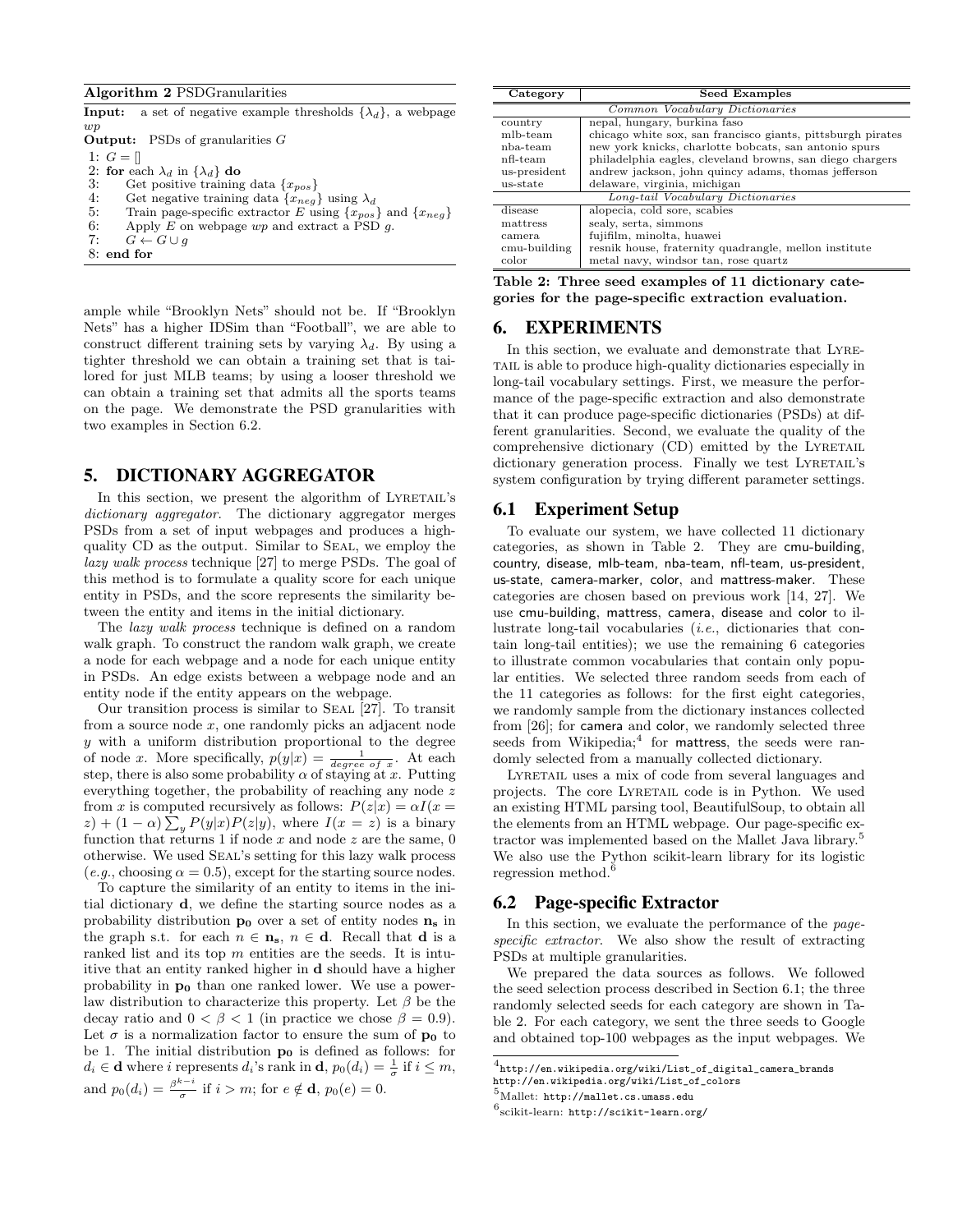| Method     | Feature                     | <b>Training Data</b> | Model          |
|------------|-----------------------------|----------------------|----------------|
| List-rand  | Section 3.1.1               | Random               | Classification |
| List-basic | Section 3.1.1               | Section 3.2          | Classification |
| LT-basic   | Section $3.1.1$ and $3.1.2$ | Section 3.2          | Classification |
| LYRETAIL   | Section $3.1.1$ and $3.1.2$ | Section 3.2          | Section 4      |

Table 3: Methods for the lesion study.

skipped webpages that cannot be downloaded and those that did not satisfy the recurrent pattern criteria mentioned in Section 2.1. Also, we only kept webpages containing more than three dictionary instances as the evaluation set. In the end, we kept 444 webpages (56.4% of the total) for all the categories. We then asked human experts to identify all of the correct dictionary entities on a webpage for each of the 11 categories. For long-tail (common) vocabulary settings, We produced an average number of 57.3 (55.1) unique training examples among 177.7 (72.8) entities with 8.4 (8.6) webpage-parameterized features and the top-10 web list features for each page-specific extractor.<sup>7</sup>

Methods — We compared the following methods:

- Seal uses the wrapper of SEAL [27] to obtain the PSD.<sup>8</sup>
- SealDict uses SEAL [27] to first generate a dictionary (from multiple pages), then constructs the PSD as the intersection between the Seal dictionary and entities on a target webpage.
- Lyretail is our proposed page-specific extractor as described in Section 4.

In addition we compare Lyretail with the following three methods to study the influence of each component in the LYRETAIL framework. The detailed configurations of the three methods can also be found in Table 3. We used logistic regression classification for all three basic methods. We also tried other classification methods (e.g., SVM and decision tree), which performed comparably or worse.

- List-rand is a logistic regression classifier based on the web lists features. It randomly selects negative examples from the entities on the webpage excluded by the positive examples.
- List-basic is a logistic regression classifier based on the web lists features. It uses our distant supervised training data as described in Section 3.2.
- LT-basic is a basic version of our page-specific extractor: it is a logistic regression classifier using both the webpage-parameterized and web lists features.

We report the averaged per-page F1 score for each category, and we tried a set of settings for the above 5 methods: For SealDict, we vary the dictionary size from 10 to 2000 and report the best F1 score. For List-rand, we randomly selected the negative examples for 10 times and report the averaged per-page F1. For List-basic, LT-basic and Lyretail, we obtained the top 20 items using Seal as the initial dictionary, and tested 7 settings from 0 to 0.01 for the negative example threshold and chose the best per-page F1 score.<sup>9</sup>



Figure 4: The summarized performance on Lyre-TAIL's page-specific extraction and dictionary generation on common and long-tail vocabulary settings.



Figure 5: The F1 performance of the page-specific extractors in long-tail vocabulary categories. We compare Lyretail with simple methods based on the previous work Seal.

Performance — We now compare Lyretail with Seal and SealDict, simple methods based on SEAL. Figure 4 (a) shows the average F1 performance for LYRETAIL's page-specific extraction on common and long-tail vocabularies. As shown in the Figure, we can see that Lyretail (with an average F1 of 0.892) is able to produce high-precision, high-recall PSDs in almost all the categories. Moreover, we achieved comparable performance in the common vocabulary settings and obtained 30.7% improvement in the long-tail vocabulary settings. It demonstrates that LYRETAIL is able to construct high-quality page-specific extractors that can obtain even infrequently-observed dictionary entities.

Figure 5 shows the detail results for the averaged F1 of the three methods on the five long-tail vocabulary categories. SealDict (with average precision of 0.827 and recall of 0.569) loses to Lyretail because SealDict uses the dictionaries generated by Seal, thus failing to recognize some out-of-set items on webpages. We noticed that many extraction errors of SealDict is due to failing to detect infrequent observed dictionary items. (Which itself is sometimes due to expression diversity for certain items. For example, "New York Yankees" can also be written as "NY Yankees". For the six common vocabulary categories (e.g., mlb-team and usstates), our system always beats Seal, but loses slightly to SealDict. The reason is that LYRETAIL attempts to infer true dictionary entities based on a small initial dictionary of size 20, while SealDict uses an already high-quality dictionary to find any matching dictionary entities on the webpage.

**Lesion Study** — We now examine which components of Lyretail are the most influential, by comparing Lyretail with three basic versions of the page-specific extractor: Listrand, List-basic and LT-basic. Figure 6 shows the F1 performance of the four methods in long-tail vocabulary settings: Lyretail is better than the other three methods. For the six

 $7$ We have tried different feature selection methods [13] for the web lists features to obtain the top-k features according to F1, accuracy, or Chi-Squared. The differences are not significant.

<sup>8</sup> Seal's code: https://github.com/TeamCohen/SEAL.

 $^9\rm{We}$  choose the top 20 items produced by SEAL as the initial dictionary to maintain a high-precision though low-recall set. The averaged precision of the initial dictionary is 0.999 for common vocabularies and 0.746 for long-tail vocabularies by randomly picking seeds from the ground-truth for 10 rounds.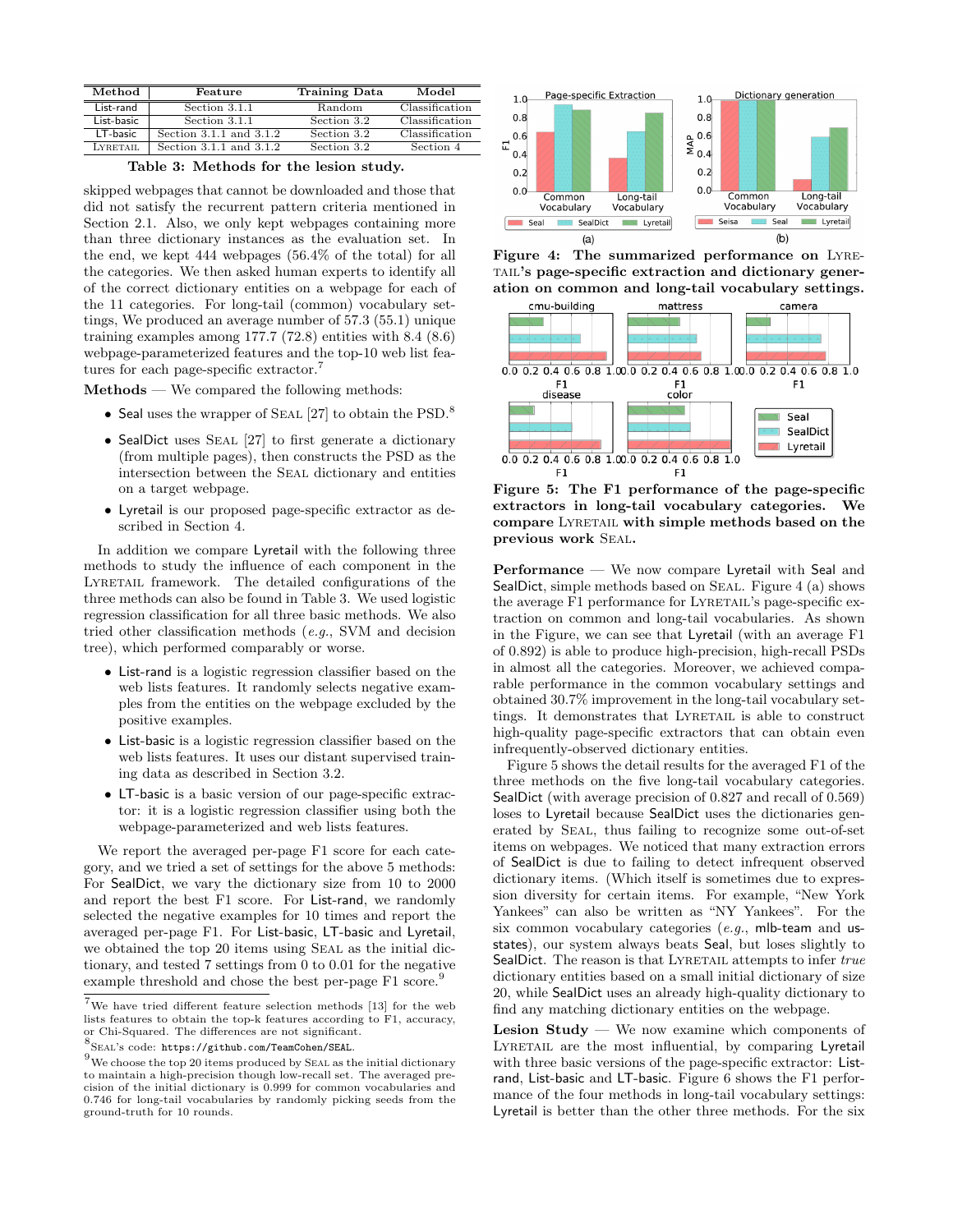

F1 F1

Figure 6: The F1 performance of the page-specific extractors in long-tail vocabulary categories. We compare LYRETAIL with two baseline methods.

common vocabulary settings, all four methods perform similarly. It demonstrates that our mechanism of training data generation and co-training framework is effective for building a high-quality page-specific extractor.

 $$ tractor is able to produce different granularities of the PSD, by varying the negative example threshold from 0 to 0.3.

Figure 7 shows the dictionary sizes under each setting of the negative example thresholds on two webpages, rantsport.com and bestchoicemattress.com. As shown in the Figure, we identified five semantically meaningful plateaus out of nine granularities, and measured the page-specific precision and recall for each identified granularity. For example, the granularity at the 2nd plateau is identified to be MLB teams, with page-specific precision and recall both equal to 1. It indicates that at this granularity, we correctly obtained all the available MLB teams on rantsport.com.

By varying the negative example threshold, we observe that the plateaus exist in almost every webpage, though not all the granularities generated are semantically meaningful.

In summary, the page-specific extractor is able to produce a high-quality dictionary per webpage, especially in long-tail vocabulary settings. Also, it is able to present meaningful dictionary granularities.

# 6.3 Lyretail Dictionary Generation

To evaluate LYRETAIL's ability to generate CDs, we again selected three random seeds for each of the 11 dictionary categories. We followed the seed selection process as descried in Section 6.1, and we fetched top-100 webpages for each set of seeds from Google. We repeated this seed selection and webpage fetching process 10 times and report the averaged precision for top-k results.<sup>10</sup> We removed the seeds if none of the methods can produce any results (as was the case for 2 seed selections for cmu-building and 1 seed selection for color). For each instance in the top-k result, we asked human experts to determine whether it belongs to the dictionary.

Methods — We compared the following methods:

- Seal, a previous set expansion algorithm [27].
- Seisa, another previous set expansion algorithm [14].
- Lyretail, our proposed system.

We also compare Lyretail with List-rand, List-basic, and LTbasic for a lesion study. List-rand, List-basic, and LT-basic are



Figure 7: The granularities of the dictionary produced from two websites by trying a set of negative example thresholds.

all built on the LYRETAIL framework but use the List-rand, List-basic, and LT-basic page-specific extractor, respectively.

We report the averaged precision for top-k results over 10 times, and we set up the above five methods as follows: For Seal, we directly used its code from Github. It is not possible to compare to Seisa directly, because their original web list dataset is not available; we reimplemented the Seisa's algorithm on our web crawled HTML lists. For List-basic, LT-basic, and Lyretail, we obtained the top 20 items using Seal as the initial dictionary, and set the negative example threshold to be 1e-6.

Performance — We now compare Lyretail with the two previous techniques, Seal and Seisa. Figure 4 (b) shows the mean averaged precision (MAP) for LYRETAIL's dictionary generation on common and long-tail vocabularies. As shown in the Figure, we can see that in common vocabulary settings, Lyretail matches Seal and Seisa; in long-tail vocabulary, Lyretail substantially outperforms those other methods by 17.3%. It demonstrates that LYRETAIL is able to construct high-quality dictionaries in both common and longtail vocabulary settings.

Figure 8 shows the detailed results for the precision of the top-k results of the three methods on the five long-tail vocabulary categories. For the other six categories  $(e.g.,)$ mlb-team and us-states), there is not much difference among the three methods. These are relatively small vocabularies, and existing methods largely do well at them. LYRETAIL is able to match the previous systems' performance.

Lesion Study — We now examine which components of Lyretail are the most influential, by comparing Lyretail with the three baselines, List-rand, List-basic and LT-basic.

 $10$ We do not use the actual recall because it is usually difficult to enumerate the universe of instances for every category.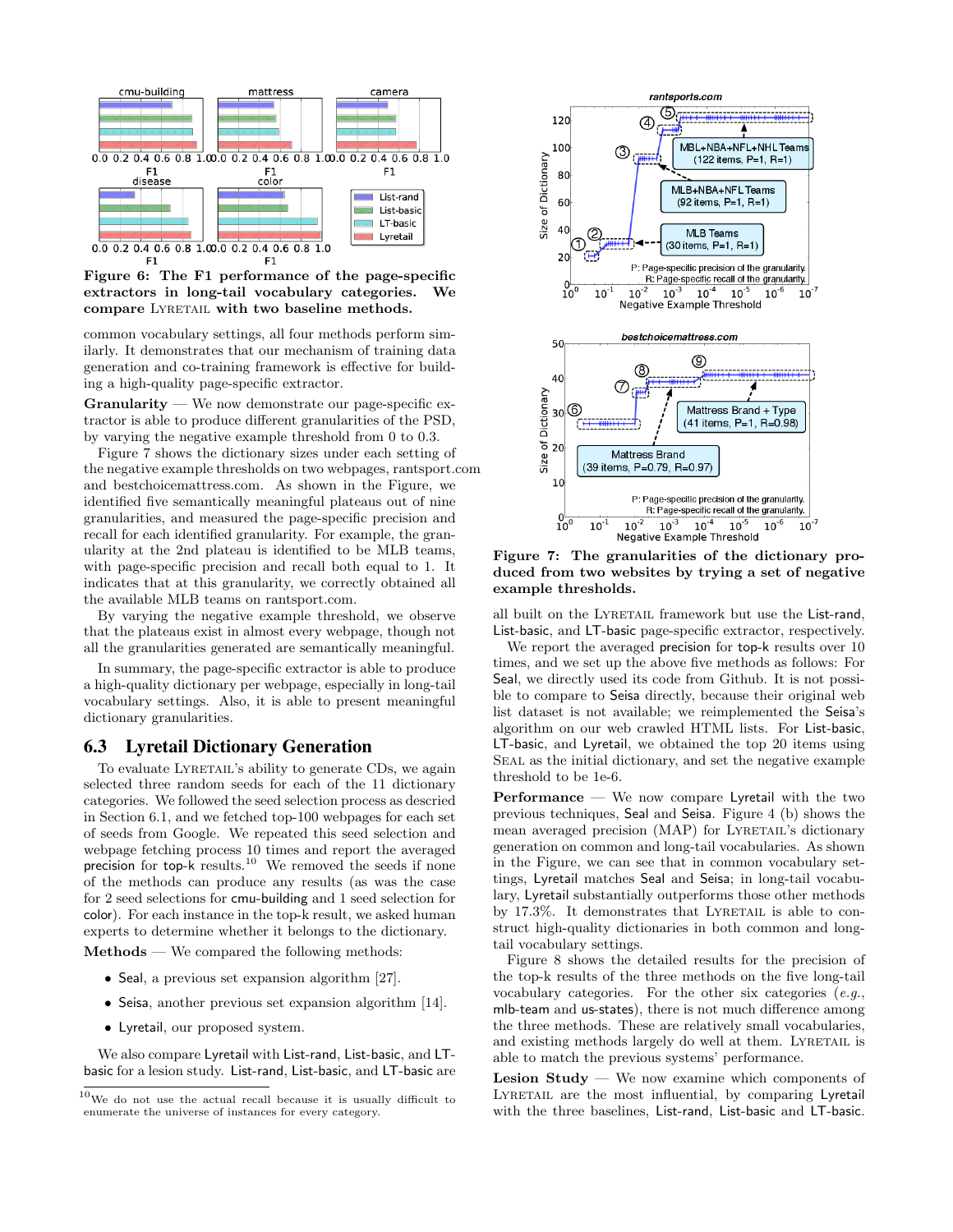

Figure 8: The precision of the top-k dictionary. We compare LYRETAIL with two previous methods.

Figure 9 shows the precision of the top-k results for the four methods in long-tail vocabulary settings: Lyretail outperforms the three baselines. For the other six common vocabulary settings, all four methods perform similarly. Again, it demonstrates that Lyretail's good results are primarily due to our training data and extractor construction mechanism.

In summary, we have demonstrated that LYRETAIL is able to generate high-quality dictionaries. Especially in longtail settings, LYRETAIL has obtained 17.3% improvement on mean averaged precision (MAP) for the dictionary generation process and 30.7% improvement on F1 for page-specific extraction, comparing to the state-of-the-art methods.

# 6.4 System Configuration

In this section, we evaluate the influence of three factors that influence the quality of CD for LYRETAIL: the number of iterations, the negative example threshold, and the initial dictionary size. We used the same setting as in Section 6.3. Iterative Process – First we evaluate the influence of Lyretail's iterative framework on the dictionary quality. We used the same setting as in Section 6.3 (initial dictionary size of 20 and negative example threshold of 1e-6), but emit dictionaries of 5 iterations. The performance increases slightly when we do multiple rounds of iterations, but the differences of precision for top-k results are not huge at less than 0.05. During the iterations, the initial dictionary is the only changed input, and it indicates that the changes on the 20 initial dictionary entities are not huge enough to influence the performance significantly.

**Negative Example Threshold**  $-$  We tried a set of settings for the negative example threshold  $\lambda_d$  from 0 to 0.1 on all categories. We observed that a lower  $\lambda_d$  — perhaps unsurprisingly — tends to lead to a lower precision for highlyranked values of k, but higher recall later. In most of the cases, the differences are not huge at less than 0.1, But the



Figure 9: The precision of the top-k dictionary. We compare LYRETAIL with two baseline methods.

precision can drop significantly in categories such as camera and color. For example, the top-100 precision dropped by 0.2 by changing  $\lambda_d$  from 0.005 to 0.1 in camera. However, the differences of the precision are not significant at less than 0.1 when we varying  $\lambda_d$  between 0 and 1e-5.

Initial Dictionary Size — To evaluate the influence of the initial dictionary size on the dictionary quality. We tried a set of settings for the initial dictionary size from 10 to 500 on all categories, and measured the precision of the top-k results. We observe that the performance tends to be better when we use a high-precision initial dictionary of a larger size. But, the differences of the precision on top-k results are not huge at less than 0.1, with the exception of color, where the precision of the top-1000 results increases by 0.12 when changing the initial dictionary size from 10 to 20.

## 6.5 Limitations

LYRETAIL relies on web lists information to produce highquality training examples. If we were to apply the system to obscure topics for which there is no web lists support consider technical categories from intranet pages, such as  $industry-specific chemical compounds - LYRETAIL would$ likely be ineffective. In such cases, manual training examples or other intranet-derived domain knowledge base might need to be provided in order to produce more accurate results.

# 7. RELATED WORK

The goal of LYRETAIL is similar that of research into  $set$ expansion, including SEAL  $[27, 28, 29, 24]$  and SEISA  $[14]$ . SEAL uses a simple pattern matching  $(i.e.,$  suffixes and prefixbased extractors) method to obtain candidate entities from many webpages, then employs a graph-based random walk to rank candidates entities according to their closeness to the seeds on the graph. As a result, the method is able to accurately identify frequently mentioned items but fail to detect infrequently mentioned long-tail items. Seisa is an iterative